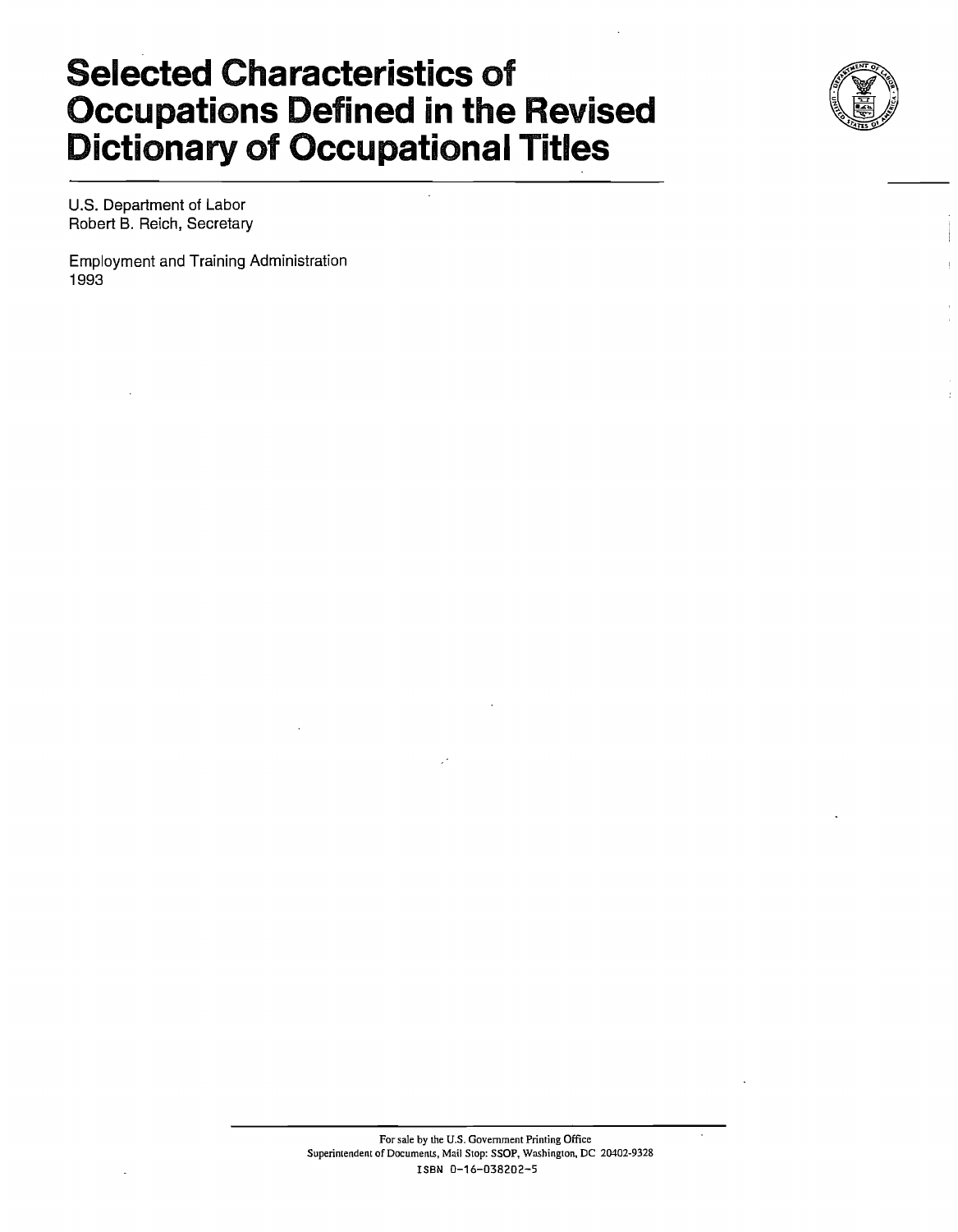# SCO: Selected Characteristics of Occupations in the DOT<br>Navigate with the links below or use the Search function above.

Full Document Search: Shift+Ctrl+F

Navigate with the links below or use the Search function above.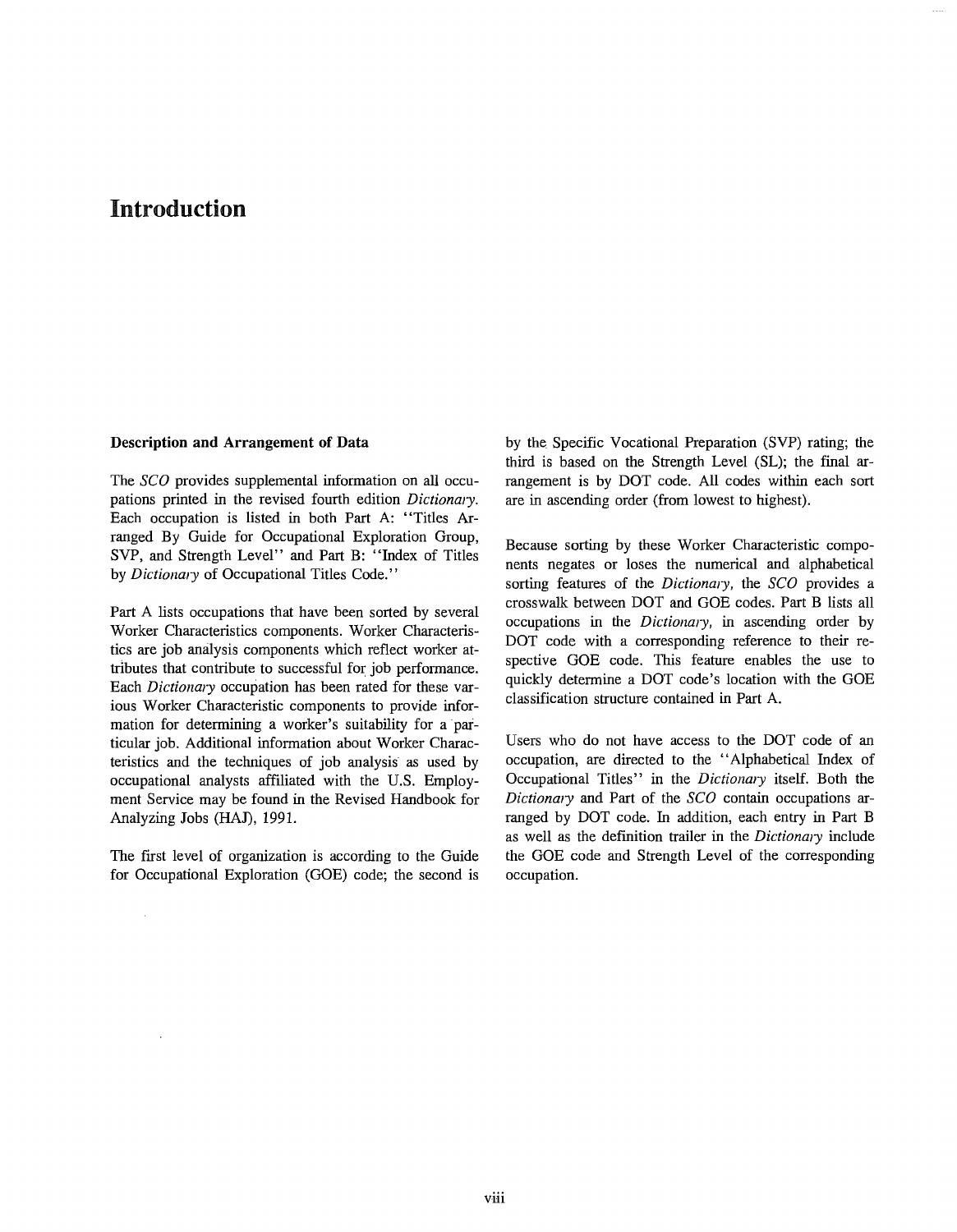## Part A: Titles Arranged By Guide for Occupational Exploration Group, SVP, and Strength Level

Part A of the *SCO* contains ratings or values for some of the components used in the Occupational Analysis Program of the U.S. Employment Service. (Additional information about these and other components of occupational analysis used in USES may be found in Appen $dix$  A in this publication as well as the HAJ.) These components are also briefly explained in the following paragraphs. Occupations are arranged according to the ratings of some of these components (GOE, SVP, SL, and DOT Code). The values of other component ratings (Physical Demands, except Strength Level, and Environmental Conditions; DOT Title; and Industry Designation) are referenced even through they were not used in the sorting process.

#### 1. Guide for Occupational Exploration

The first level of arrangement in Part A is according to the GOE codes. (Appendix A: "Using Selected Characteristics for Occupational Exploration" contains additional information about the GOE structure.)

The GOE structure contains 66 Work Groups and 348 subgroups. Work Groups, represented by the first four digits of the GOE code, contain occupations which are of the same general type of work and require the same adaptabilities and capabilities of the worker. The Work Group code, title, and definition appear at the top of the list of occupations within the Work Group.

Subgroups, identified by the last two digits of the GOE code, represent specific clusters of occupations within Work Groups. Subgroup codes and titles precede the list of occupations within the Subgroup. Subgroups range in size from one to 430 occupations.

#### 2. Specific Vocational Preparation

Within GOE Subgroups, occupations are further sorted by SVP. The SVP structure provides a means to cluster occupations which require a similar amount of time for workers to learn the skills, knowledges, and abilities required to achieve acceptable performance in a specific occupation. Appendix B: "Specific Vocational Preparation" contains additional information about SVP.

#### 3. Strength Level and Other Physical Demands

After SVP, occupations are sorted by Strength Level. The five Strength Levels (Sedentary, Light, Medium, Heavy, and Very Heavy) provide a means to rank occupations by the amount of force or physical effort exerted by workers. Appendix C: "Physical Demands" contains additional information about Strength Level and nineteen other Physical Demand components.

#### 4. Environmental Conditions

The Environmental Condition components provide a means to describe the immediate surroundings in which workers must perform a job. Appendix D: "Environmental Conditions" contains additional information about the Environmental Condition components. None of these components were used to rank occupations in Part A.

#### 5. DOT Code

The final sort of occupations within a GOE Subgroup is by nine-digit DOT code. The DOT code structure provides unique identification as well as a means to cluster occupations which require workers to perform similar tasks. Appendix E: "Occupational Code Number" contains additional information about the DOT code structure.

#### 6. DOT Title

The DOT title is the title by which the occupation is known in the majority of establishments in which analysts found the job.

#### 7. Industry Designation

The industry designation is the information that appears in parentheses after the DOT title. Because some occupations are found in more than one industry, some occupations may have up to four industry designations. The DOT industry designation provides one or more additional items of information about an occupation. In the following list, the industry designations are examples of additional information. Those listed are not the only ones which provide this type of information.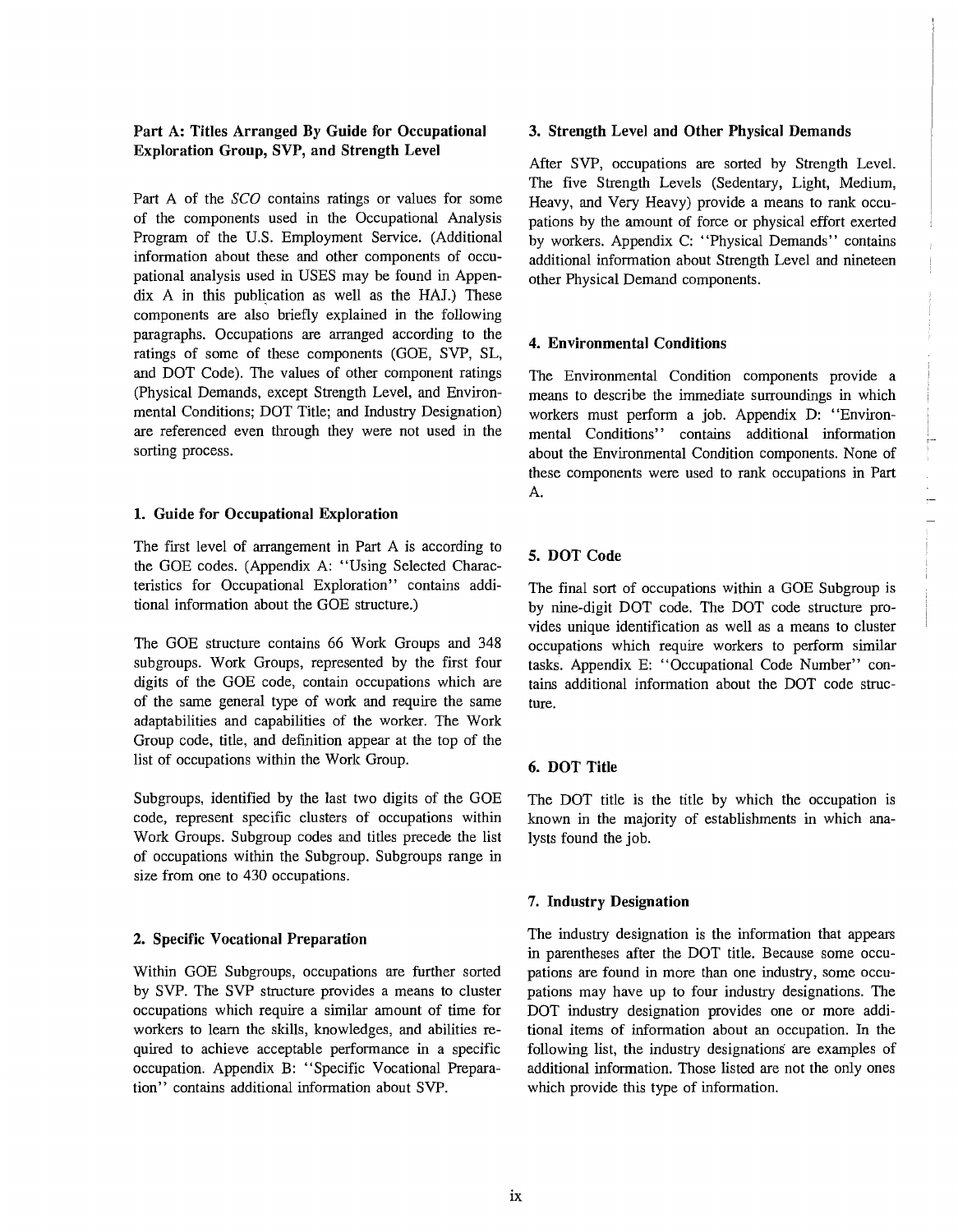- location of the occupation (hotel & rest.; machine shop)
- types of duties associated with the occupation (education; forgoing)
- products manufactured (optical goods; textile)
- processes used (electroplating; petrol. refin.)
- raw materials used (nofer. metal; stonework)

### Part B: Index of Titles by Dictionary of Occupational Titles Code

Part B of the  $SCO$  contains occupations arranged numerically by nine-digit DOT code. In addition, the listing for each occupation includes the COE code, Strength Level, DOT title, an industry designation. Brief explanations of each of these components appeared in the previous section.

#### Identification Key

The Identification Key, on the last two pages of the SCO, is provided to aid users with the identification of the numbers, letters, and headings for the colunms for the DOT code, Specific vocational Preparation, Physical Demands, and Environmental Conditions in the tables of Part A and B. The key may be photocopied or removed and used as a desk reference.

#### Collection and Aggregation of Data

The Occupational Analysis Program, within the United States Department of Labor, does not establish or dictate titles, descriptions or characteristics of occupations. Analysts do not participate in individual negotiations between individual establishments and employees regarding tasks or positions.

Analysts rate jobs, not workers. Based upon face-to-face observation/interviews with incumbents and/or their supervisors, analysts rate what jobs require of workers and not what individuals workers bring to specific jobs. Therefore, there are instances when the individual qualifications of a worker or the specific hiring requirements of an establishment for a specific position do not match the characteristics of a broadly defined occupation.

In some situations people use the words element, task, position, job and/or occupation as synonyms. The United States Employment Service (USES) developed and uses the following definitions as well as one for "establishment" to prevent confusion during (1) collection and analysis of source material and (2) compilation of that source material into *Dictionary* definitions

> An Element is the smallest step into which it is practical to subdivide any work activity without analyzing separate motions, movements, an mental processes.

> A Task is one or more elements. It is a distinct activity in the logical and necessary steps or work performed by an individual. Any human effort, physical or mental, exerted to accomplish a specific purpose is a task.

> A Position is a collection of tasks that constitute the total work assignment of a single worker. (There is one position for every worker in the country.)

> A Job is a group of positions, within an establishment, which are identical with respect to their major or significant tasks and are sufficiently alike to justify inclusion within a single piece of source material. (Element, task, and job are relative concepts. An activity that is an element in one job may be a task or even entire job in other position-worker settings.)

> An Occupation is a group of jobs, found at more than one establishment, in which a common set of tasks are performed or are related in terms of similar objectives, methodologies, materials, products, worker actions, or worker characteristics.

> An Establishment is a public private employing unit that produces, provides, and/or sells goods or services at a single, physical location. It may range in size from a single, self-employed worker to thousands of workers. Within an establishment , there may be one or many persons employed in the same job.

After reading the definitions from "element" through "occupation," users should understand that analysts compile information from many jobs into an occupation definition. the occupation information available in the *Dictionary*, either its printed or electronic versions and support documents, represents data compiled from many jobs. The information does not represent the tasks of a single worker.

For those components with ranges such as SVP, Physical Demands, and Environmental Conditions, analysts deter-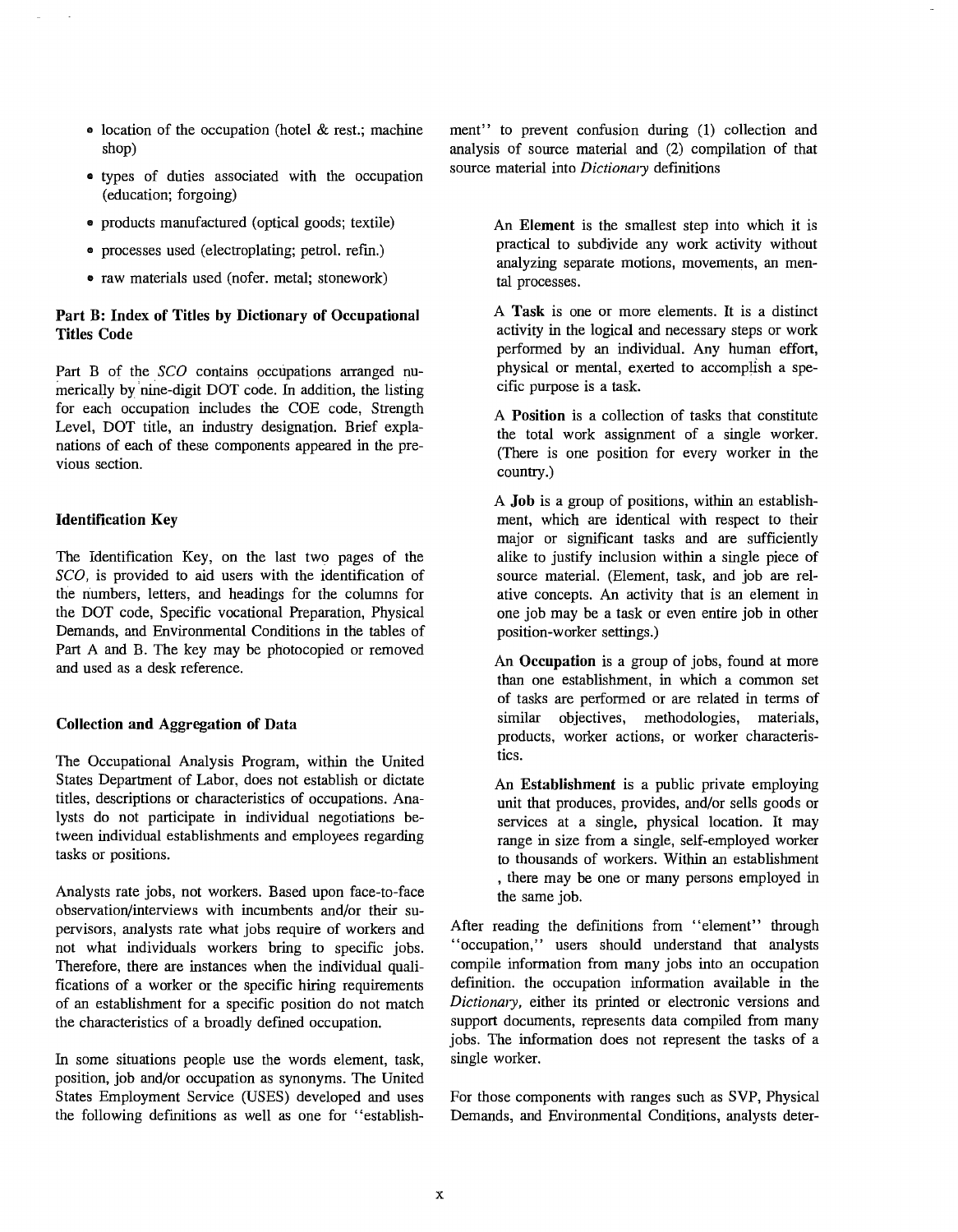mine that a component rating falls somewhere within the range. They never, however, place the rating at a specific point. At a later time and based on many pieces of source material, when analysts select a rating for an occupational component, they determine that the typical rating for that occupation is somewhere within that range. Further, they never imply or determine that all jobs within a specific occupation across the United States have a rating at the same point within the continuum of the range.

#### Composite Occupational **information** Verses Specific Worker-Employer **Information**

People occasionally see significant differences between the work performed in the plant or establishment and the characteristics ascribed to the same occupation in the *Dictionary* or *SCO*. There are instances when the individual qualifications of a worker or the specific hiring requirements of an establishment for a specific position do not exactly mater the characteristics described for a broadly defined occupation, such as those contained in the SCO.

Based. upon fact-to-face observation/interviews with incumbents and/or their supervisors, USES occupational analysts rate jobs, not workers, that is, they rate what jobs generally require of workers and not what individual workers are expected to perform on specific jobs. An individual employer may demand specific position requirements (tasks) from an incumbent, such as the ability to speak, read, and write a second language, which are not included within the occupation as defined in the *Dic-* *tionary*. Unique hiring requirements are not sufficient to (1) cause the position to have a different Specific Vocational Preparation (SVP) Code from the occupation, (2) place the position within another occupation, or (3) change the rating of the composite occupation within which the position falls.

In addition, individual hiring requirements of tasks for a specific job in an establishment may exceed (or be less than) the equivalent component for the composite occupation as defined in the *Dictionary* and SCO. Isolated instances of such occurrences will not warrant changes to the composite occupational definition contained in these documents. Only observation by occupational analysts of changes in requirements in most of the jobs used as source material may result in a revision of the ratings for an occupation.

The USES emphasizes these limitations because occupational analysts are unable to study each job in every establishment in the United States. In addition, analysts also write definitions in such broad terms that every statement (or factor) may not match verbatim every position or job included within the occupation/throughout the United States. Finally, employers may have hiring requirements for a specific position, which may or may not fall within the typical range for all similar positions identified with that occupation.

USES realizes that this is a highly technical field of study. Additional comments or questions regarding  $SCO$ ratings may be directed to staff in the Occupational Analysis Field Center nearest you. (See the address under special notice.)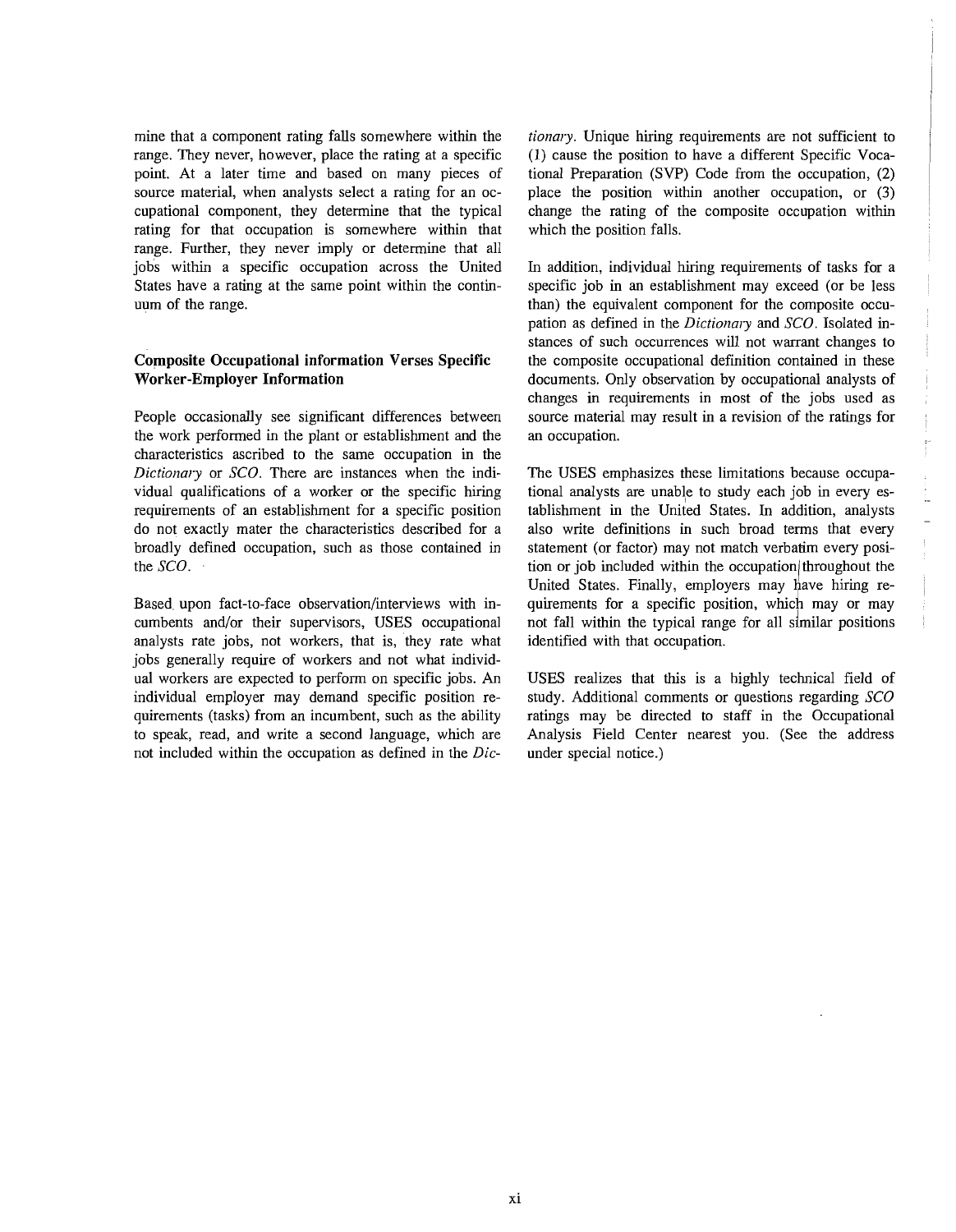$\lambda$ 

64

# PART A

iya.

## Titles Arranged By Guide For Occupational Exploration Group, SVP, and Strength Level

#### 05.09 Materials Controi

Occupations in this group are concerned with activities related to receiving, storing, and/or shipping materials; estimating and ordering materials and supplies; coordinating flow of materials through establishments; and maintaining inventory and related stock records. Skills and abilities required include: Applying basic math skills and visual abilities to maintain records, conduct inventories, and estimate quantities; verifying completeness of articles shipped or received; using hands and fingers to pack, store, or sort articles; and lifting and handling bulky materials and products.

|             |                                                        | s              | <b>Physical Demands</b> |                     | . Environmental Conditions  |
|-------------|--------------------------------------------------------|----------------|-------------------------|---------------------|-----------------------------|
|             |                                                        | v              | S CBSKCCRHF             | <b>FTHTNFDACF</b>   | WCHHNVAMEHRETO              |
| DOT Code    | DOT Title/DOT Industry Designation(s)                  | P              | t latnoweai             | e a e 5 A A P c V V | сорноі CPS Eax Ct           |
|             | 05.09.01 Shipping, Receiving, and Stock Checking       |                |                         |                     |                             |
| 221.587-018 | <b>ODD-PIECE CHECKER</b>                               | 2              | L NNNNNNFFO             | NNNNONNNON          | NNNN3 NNNNNNNNN             |
| 222.387-074 | (knitting)<br>SHIPPING-AND-RECEIVING WEIGHER           | 2              | L NNNNNNOFO             | NNONFNNNNN          | NNNN3 NNNNNNNNN             |
| 919.687-010 | (clerical)<br><b>CHECKER</b><br>(motor trans.)         | 2              | L NNNNNNFFO             | NNNNF NF NNN        | NNNN4 NNNNNNNNF             |
| 920.687-118 | LINEN-SUPPLY LOAD-BUILDER<br>(laundry $\&$ rel.)       | 2              | L NNNNNNCCF             | NNNNFNONON          | NNNN4 NNNNNNNNN             |
| 222.387-030 | LINEN-ROOM ATTENDANT<br>(hotel & rest.; medical ser.)  | 2              | MNNONNNFFO              | NNNNONNNON          | NNNN2 NNNNNNNNN             |
| 222.684-010 | <b>MEAT CLERK</b><br>(retail trade)                    | 2              | MNNNNNNFFF              | NNNNONOOON          | NNNN2 NNNNNNNNN             |
| 369,687-026 | MARKER<br>(laundry & rel.)                             | 2              | M NNF NNNF F O          | <b>NNNNFNNOON</b>   | NNNF3 NNNNNNNNO             |
| 922.687-058 | LABORER, STORES<br>(any industry)                      | 2              | MONFOFNFFF              | NNONFNF OON         | NNNN3 NNNNNNNNN             |
| 922.687-066 | LAST PUTTER-AWAY<br>(boot & shoe; rubber goods)        | 2              | MNNONONFFN              | <b>NNNNFNNNNN</b>   | NNNN4 NNNNNNNNNN            |
| 222.487-010 | CHECKER, BAKERY PRODUCTS<br>(bakery products)          | 2              | H NNONNNCCO             | NNNN00000N          | NNNN3 NNNNNNNNNN            |
| 504.686-018 | HARDENER HELPER<br>(clock & watch)                     | $\overline{a}$ | H NNNNNNFFN             | NNNNNNNNNN          | NNNN4 NNNNNNNNN             |
| 074,382-010 | PHARMACY TECHNICIAN<br>(medical ser.)                  | 3              | L NNONNNFFF             | NNONFNNOON          | NNNN2 NNNNNNNNNN            |
| 209.387-026 | LIBRARY CLERK, TALKING BOOKS<br>(library)              | 3              | L NNNNNNFFF             | <b>NNNNFNNNNN</b>   | NNNN2 NNNNNNNNNN            |
| 221.587-030 | TALLIER<br>(clerical)                                  | 3              | L NNONNNFFF             | NNONFNNNNN          | NNNN4 NNNNNNNNNN            |
| 222.367-030 | FLOOR-SPACE ALLOCATOR<br>(tobacco; wholesale u.)       | 3              | L NNNNNNOON             | NFFNONONNN          | NNNN2 NNNNNNNNN             |
| 222.387-022 | <b>GUN-REPAIR CLERK</b><br>(ordnance)                  | 3              | L NNNNNNFFO             | NNNNF NNONN         | NNNN2 NNNNNNNNN             |
| 222.487-014 | ORDER FILLER<br>(retail trade; wholesale tr.)          | 3              | L NNNNNNFFF             | NNNNF NNNON         | NNNN2 NNNNNNNNNN            |
| 222.587-026 | LABORATORY CLERK<br>(clerical)                         | 3              | L NNNNNNFFO             | NNNNONNNNN          | NNNN2 NNNNNNNNNN            |
| 222,587-030 | MAILER<br>(print. & pub.)                              | 3              | L NNNNNNFFF             | <b>NNNNFNNONN</b>   | NNNN3 NNNNNNNNN             |
| 222.587-032 | MAILER APPRENTICE<br>(print. & pub.)                   | 3              | L NNNNNNFFF             | NNNNF NNONN         | NNNN3 NNNNNNNNN             |
| 249.363-010 | <b>BOOKMOBILE DRIVER</b><br>(library)                  | 3              | L NNNNNNFFF             | <b>NFFNFOOFOO</b>   | NNNN3 NNNNNNNNN             |
| 339.687-010 | <b>SUPPLY CLERK</b><br>(personal ser.)                 | 3              | L NNFNNNFFF             | NNNNONNNON          | NNNF 2 NNNNNNNNN            |
| 221.487-010 | LUMBER SCALER<br>(woodworking)                         | 3              | MNNONNNFFF              | <b>NNNNFNNNON</b>   | F N N N 3 N N N N N N N N N |
| 222.485-010 | MILK-RECEIVER, TANK TRUCK<br>(dairy products)          | 3              | M N N O N N N F F F     | NNNNFNNONN          | NNNC3 NNNNNNNNN             |
| 222.587-054 | TRANSFORMER-STOCK CLERK<br>(utilities)                 | 3              | MNNNNNNFFF              | <b>NNNNFNFNON</b>   | NNNN3 NNNNNNNNN             |
| 241.367-034 | TIRE ADJUSTER<br>(retail trade)                        | 3              | MNNFNFNFFO              | OFFNFNNFNN          | NNNN2 NNNNNNNNN             |
| 922.667-010 | YARD WORKER, USED BUILDING MATERIALS<br>(retail trade) | 3              | MNNFOONFFO              | NOONFNFNNN          | F NNN4 NNNNNNNNF            |
| 222.367-042 | PARTS CLERK<br>(clerical)                              | 3              | H OOONNNFFF             | NFFNFNNNNN          | NNNN3 NNNNNNNNN             |
| 222.585-010 | <b>MILK RECEIVER</b><br>(dairy products)               | 3              | H NNNNNNFFF             | NNNOFNNONN          | NNNO4 NNNNNNNNN             |
| 222,367-014 | <b>CUT-FILE CLERK</b><br>(priot. & pub.)               | 4              | L NNONONFFF             | <b>NNNNFNNNNN</b>   | NNNN3 NNNNNNNNNN            |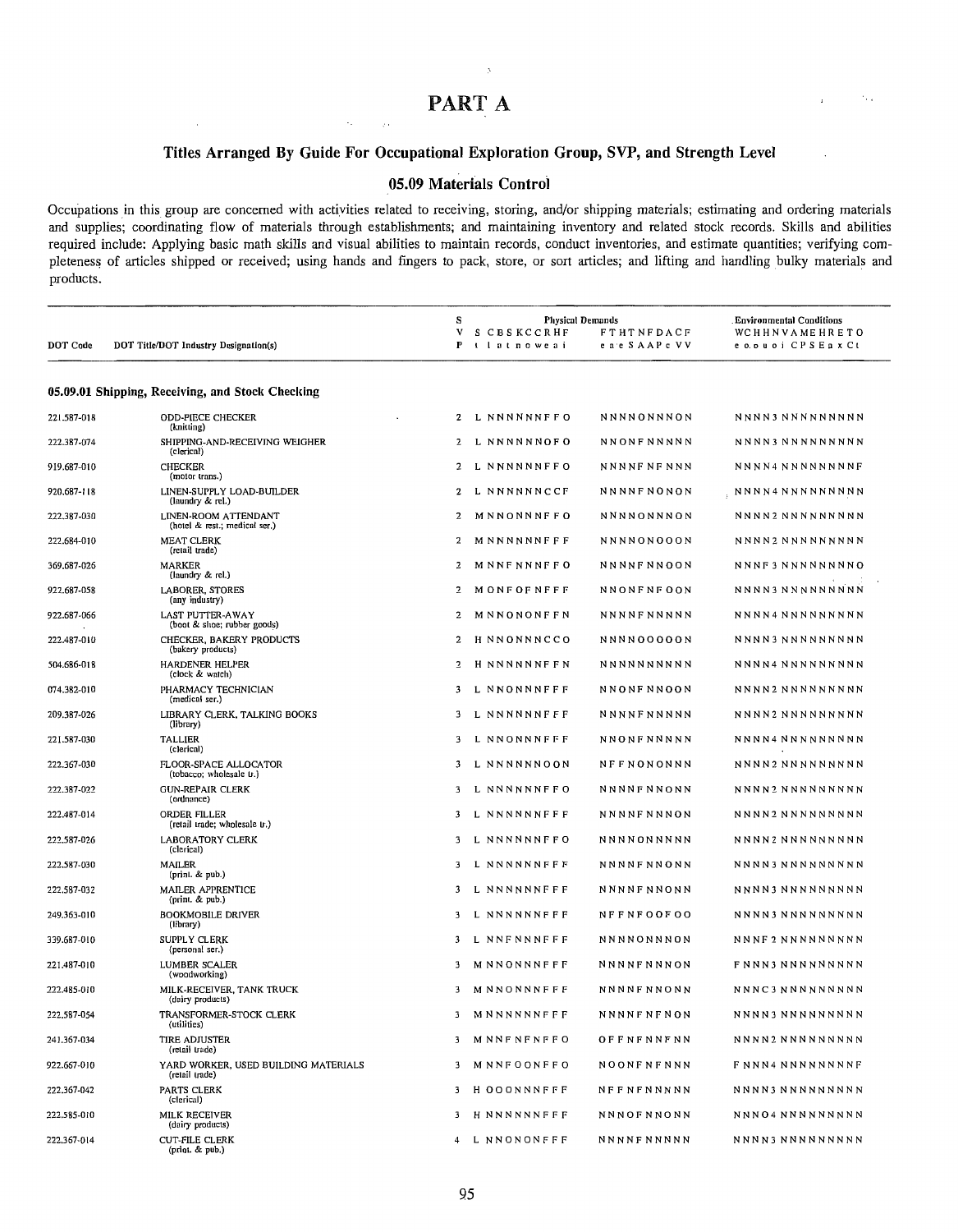## PART A

|             | <b>Materials Control</b>                                                                                     |             | 05.09                                                                                              |  |                     |                                                                         |
|-------------|--------------------------------------------------------------------------------------------------------------|-------------|----------------------------------------------------------------------------------------------------|--|---------------------|-------------------------------------------------------------------------|
| DOT Code    | DOT Title/DOT Industry Designation(s)                                                                        | s<br>V<br>P | <b>Physical Demands</b><br>S CBSKCCRHF<br><b>FTHTNFDACF</b><br>e a e S A A P c V V<br>t lat noweai |  |                     | <b>Environmental Conditions</b><br>WCHHNVAMEHRETO<br>сооцоі CPS Ea x Ct |
|             |                                                                                                              |             |                                                                                                    |  |                     |                                                                         |
| 222.567-010 | <b>GRAIN ELEVATOR CLERK</b><br>(beverage; grain-feed mills)                                                  | 4           | L NNNNNNFFF                                                                                        |  | <b>NEFNEFNENN</b>   | NNNN2 NNNNNNNNNN                                                        |
| 222.567-014 | <b>SHIP RUNNER</b><br>(water trans.)                                                                         | 4           | L NNFNNNFFN                                                                                        |  | <b>NFFNFNNNNN</b>   | NNNN2 NNNNNNNNNN                                                        |
| 222.687-026 | SAMPLE DISPLAY PREPARER<br>(knitting)                                                                        | 4           | NNONNNCCC<br>L                                                                                     |  | NNNNF NNNF N        | NNNN3 NNNNNNNNN                                                         |
| 222.687-030 | SHIPPING CHECKER<br>(clerical)                                                                               | 4           | L NNONNNFFF                                                                                        |  | NNNNF NNF ON        | NNNN3 NNNNNNNNN                                                         |
| 229.367-014 | PARTS LISTER<br>(electron. comp.)                                                                            | 4           | L NNNNNNOOC                                                                                        |  | NOONONNNON          | NNNN3 NNNNNNNNNN                                                        |
| 729.684-042 | SAFETY-LAMP KEEPER<br>(mine & quary)                                                                         | 4           | <b>NNNNNNFFF</b><br>L                                                                              |  | <b>ONNNFNFFFN</b>   | NNNN3 NNNNNNNNNN                                                        |
| 222.387-026 | <b>INVENTORY CLERK</b><br>(clerical)                                                                         | 4           | MONOOONFFF                                                                                         |  | NNNNF ONOON         | NNNN3 NNNNNNNNNN                                                        |
| 922,684-010 | LOCKER-PLANT ATTENDANT<br>(retail trade; wholesale tr.)                                                      | 4           | M NNNNNNFFF                                                                                        |  | <b>NNNNFNFNFN</b>   | NF NN3 NNNNNNNNF                                                        |
| 222.387-058 | STOCK CLERK<br>(clerical)                                                                                    | 4           | H NNOOONFFO                                                                                        |  | NNNNF NNNON         | NNNN2 NNNNNNNNN                                                         |
| 299.367-014 | <b>STOCK CLERK</b><br>(retail trade)                                                                         | 4           | H NNONONFFO                                                                                        |  | NOONONNNNN          | NNNN3 NNNNNNNNNN                                                        |
| 222.387-042 | PROPERTY CUSTODIAN<br>(motion picture)                                                                       | 5           | L NNONNNFFF                                                                                        |  | NNNNF NNF NN        | NNNN2 NNNNNNNNN                                                         |
| 222.387-062 | <b>STOREKEEPER</b><br>(water trans.)                                                                         | 5           | L NNNNNNFFF                                                                                        |  | <b>NNNNFNNNNN</b>   | NNNN2 NNNNNNNNN                                                         |
| 222.387-066 | SAMPLE CLERK<br>(plastic prod.)                                                                              | 5           | <b>NNOOONFFF</b><br>L                                                                              |  | NOONFNNFON          | NNNN4 NNNNNNNNNN                                                        |
| 249.367-058 | PARTS-ORDER-AND-STOCK CLERK<br>(clerical)                                                                    | 5           | L NNFFNNFFF                                                                                        |  | <b>NFFNFNOONN</b>   | NNNN2 NNNNNNNNN                                                         |
| 222.367-062 | TOOL-CRIB ATTENDANT<br>(clerical)                                                                            | 5           | M NN OOONFFF                                                                                       |  | <b>NFFNFNOOON</b>   | NNNN4 NNNNNNNNNN                                                        |
| 222,387-050 | SHIPPING AND RECEIVING CLERK<br>(clerical)                                                                   | 5           | M NNN NNNFF O                                                                                      |  | <b>NFF NF NNONN</b> | NNNN3 NNNNNNNNN                                                         |
| 248.367-018 | <b>CARGO AGENT</b><br>(air trans.)                                                                           | 5           | M NNNNNNFFF                                                                                        |  | <b>NFF NF NONNN</b> | NNNN3 NNNNNNNNNN                                                        |
| 969.367-010 | CUSTODIAN, ATHLETIC EQUIPMENT                                                                                | 5           | M NNNNNNFFF                                                                                        |  | <b>FFFNFNOOON</b>   | NNNN3 NNNNNNNNNN                                                        |
| 590.384-014 | (annuse. & rec.)<br>PRODUCTION TECHNICIAN, SEMICONDUCTOR PROCESSING<br><b>EOUTPMENT</b><br>(electron. comp.) | 5           | V ONONNNFFF                                                                                        |  | NNN OF NOONN        | NNON4 NNNNNNNON                                                         |
| 299.387-018 | STAMP CLASSIFIER<br>(retail trade)                                                                           | 6           | NNNNNNFFF<br>s                                                                                     |  | <b>NNNNFNFFFN</b>   | NNNN2 NNNNNNNNN                                                         |
| 914.137-010 | DISTRIBUTION SUPERVISOR<br>(pipe lines; wholesale tr.)                                                       | 6           | <b>NNNNNNFFO</b><br>s                                                                              |  | <b>NFFNFNNNNN</b>   | NNNN3 NNNNNNNNN                                                         |
| 222.137-014 | LINEN-ROOM SUPERVISOR<br>(laundry & rel.)                                                                    | 6           | L NNNNNNFFO                                                                                        |  | NFFNFNNNNN          | NNNN2 NNNNNNNNNN                                                        |
| 222.137-030 | SHIPPING-AND-RECEIVING SUPERVISOR<br>(clerical)                                                              | 6           | L NNOONNFFF                                                                                        |  | <b>NFFNFOOFNN</b>   | NNNN2 NNNNNNNNN                                                         |
| 222 137-034 | <b>STOCK SUPERVISOR</b><br>(clerical)                                                                        | 6           | L NNOOONFFF                                                                                        |  | <b>NFFNFNNNNO</b>   | NNNN3 NNNNNNNNN                                                         |
| 222.137-046 | TOOL-CRIB SUPERVISOR<br>(clerical)                                                                           | 6           | L NNNNNNFFF                                                                                        |  | NFFNFNNNON          | NNNN3 NNNNNNNNN                                                         |
| 222.167-010 | METAL-CONTROL COORDINATOR<br>(nonfer. metal)                                                                 | 6           | L NNNNNNFFN                                                                                        |  | <b>NFFNFNNNON</b>   | NNNN4 NNNNNNNNN                                                         |
| 229.137-010 | SACK-DEPARTMENT SUPERVISOR<br>(grain-feed mills)                                                             | 6           | L NNNNNNFFO                                                                                        |  | <b>NFFNFNNNNN</b>   | NNNN2 NNNNNNNNN                                                         |
| 369.367-010 | FUR-STORAGE CLERK<br>(retail trade)                                                                          | 6           | L NNNNNNFFF                                                                                        |  | <b>FFFNFNNFFN</b>   | NNNN3 NNNNNNNNN                                                         |
| 849.137-010 | <b>DISPATCHER</b>                                                                                            | 6           | L NNNNNNFFO                                                                                        |  | <b>NFFNFNNNNN</b>   | NNNN4 NNNNNNNNNN                                                        |
| 922.137-030 | (construction)<br>YARD SUPERVISOR                                                                            | 6           | L NNNNNNFFF                                                                                        |  | <b>NFFNFNFNON</b>   | F NNN4 NNNNNNNNN                                                        |
| 952.367-010 | (forestry)<br><b>LOAD CHECKER</b>                                                                            | 6           | L NNNNNNFFF                                                                                        |  | <b>NFFNFNNNON</b>   | ONNN3 NNNNNNNNN                                                         |
| 976.137-014 | (utilities)<br>SUPERVISOR, FINISHING DEPARTMENT                                                              | 6           | L NNNNNNFFF                                                                                        |  | NFFNFNOOFN          | NNNN3 NNNNNNNNNN                                                        |
| 222.137-010 | (photofinishing)<br>FILM-VAULT SUPERVISOR                                                                    | 7           | L NNNNNNFFO                                                                                        |  | <b>NFFNFNNFNN</b>   | NNNN2 NNNNNNNNNN                                                        |
| 929.137-022 | (motion picture)<br>WAREHOUSE SUPERVISOR                                                                     | $\tau$      | L NNONONFFF                                                                                        |  | <b>NFFNFONONN</b>   | NNNN4 NNNNNNNNNN                                                        |
| 922.137-010 | (any industry)<br>SENIOR-COMMISSARY AGENT<br>(air trans.)                                                    | 7           | MNNFFFNFFO                                                                                         |  | <b>NFFNFONNNN</b>   | NNNN3 NNNNNNNNN                                                         |
|             | 05.09.02 Estimating, Scheduling, and Record Keeping                                                          |             |                                                                                                    |  |                     |                                                                         |
| 221.482-018 | <b>TICKET WORKER</b>                                                                                         | 2           | L NNOOONFFF                                                                                        |  | <b>NNNNFNOFNN</b>   | NNNN4 NCNNNNNNN                                                         |
| 221.587-010 | (tobacco)<br><b>CHECKER</b>                                                                                  | 2           | L NNNNNNFFF                                                                                        |  | NNNNF NNNNN         | NNNN4 NNNNNNNNNN                                                        |
| 221,587-046 | (textile)<br><b>WHEEL-PRESS CLERK</b><br>(railroad equip.)                                                   |             | 2 L NNF NNNF F F                                                                                   |  | NNNNF NNF NN        | NNNN4 NNNNNNNNN                                                         |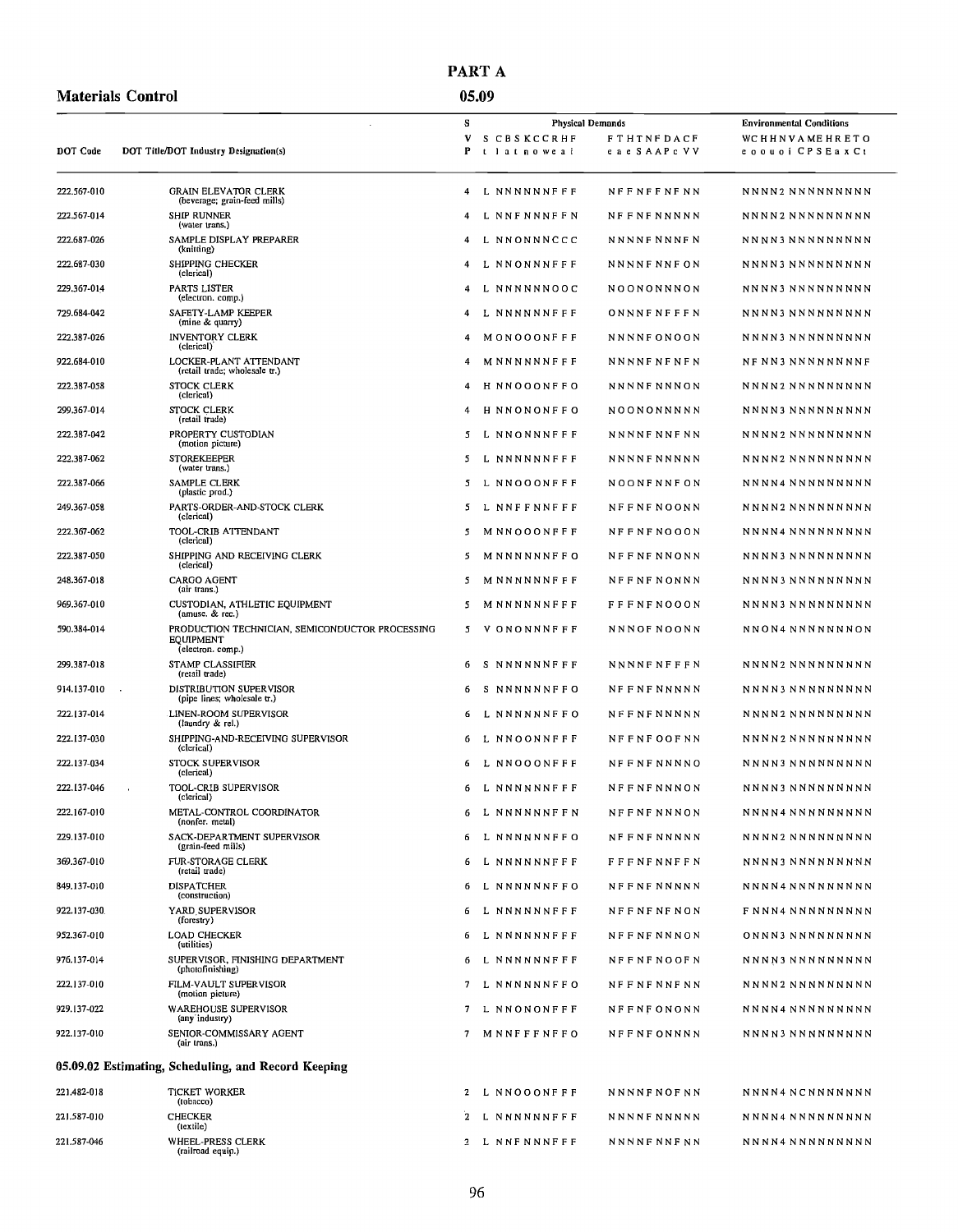## PART A 05.09

| <b>Materials Control</b> |  |
|--------------------------|--|
|--------------------------|--|

 $\bar{\mathcal{A}}$ 

| <b>DOT Code</b> | DOT Title/DOT Industry Designation(s)                                        | s<br>V<br>P    | <b>Physical Demands</b><br>S CBSKCCRHF<br>tlatnoweai | <b>FTHTNFDACF</b><br>e n e S A A P c V V | <b>Environmental Conditions</b><br>WCHHNVAMEHRETO<br>еооцоі СР 5 Елх Сt |
|-----------------|------------------------------------------------------------------------------|----------------|------------------------------------------------------|------------------------------------------|-------------------------------------------------------------------------|
| 221.587-050     | YARDAGE-CONTROL CLERK                                                        | $\overline{2}$ | L NNONNNFFF                                          | <b>NNNNFNNNNN</b>                        | NNNN3 NNNNNNNNN                                                         |
| 221.667-010     | (carpet & rug)<br>WORK-TICKET DISTRIBUTOR<br>(knitting)                      | 2              | L NNNNNNNFF                                          | ONNNNNNNNN                               | NNNN4 NNNNNNNNN                                                         |
| 781.687-038     | GOODS LAYER<br>(textile)                                                     | 2              | MNNONONCCF                                           | NNNNONNNON                               | NNNN4 NNNNNNNNNN                                                        |
| 221.367-090     | FORMULA CLERK<br>(textile)                                                   | 3              | S NNNNNNFFF                                          | <b>NNNNFNNNNN</b>                        | NNNN3 NNNNNNNNN                                                         |
| 221.387-054     | <b>BATCH-RECORDS CLERK</b><br>(plastic prod.)                                | 3              | S NNNNNNFFO                                          | NNNNFNNNON                               | NNNN3 NNNNNNNNNN                                                        |
| 221.482-010     | FABRIC-AND-ACCESSORIES ESTIMATOR<br>(garment)                                | 3              | S NNNNNNFFF                                          | <b>NNNNFNNNON</b>                        | NNNN2 NNNNNNNNN                                                         |
| 216.587-010     | <b>BOOKING CLERK</b><br>(wholesale tr.)                                      | 3              | L NNNNNNFFO                                          | <b>NNNNFNNNNN</b>                        | NNNN3 NNNNNNNNN                                                         |
| 221.367-010     | ALTERATIONS WORKROOM CLERK<br>(retail trade)                                 | з              | L NNNNNNFFF                                          | NOONF NOONN                              | NNNN3 NNNNNNNNNN                                                        |
| 221.367-026     | LINE-UP WORKER                                                               | 3              | L NNNNNNFFF                                          | <b>NOONFNNFNN</b>                        | NNNN3 NNNNNNNNN                                                         |
| 221.387-026     | (auto. mfg.)<br>EXPEDITER CLERK                                              | 3              | L NNNNNNFFO                                          | <b>NNNNFNNNON</b>                        | NNNN2 NNNNNNNNNN                                                        |
| 221,387-038     | (optical goods)<br><b>LAUNDRY CLERK</b>                                      | 3              | L NNNNNNFFO                                          | <b>NNNNFNNNON</b>                        | NNNN3 NNNNNNNNNN                                                        |
| 221.467-010     | (clerical)<br>GIN CLERK                                                      | 3              | L NNNNNNFFO                                          | <b>NNNNFNNONN</b>                        | NNNN3 NNNNNNNNNN                                                        |
| 221.587-034     | (agriculture)<br><b>TARE WEIGHER</b>                                         | 3              | <b>MNNNNNFFF</b>                                     | <b>NNNNFNNNNN</b>                        | NNNN3 NNNNNNNNN                                                         |
| 788.587-010     | (meat products; sugar & conf.; tobacco)<br>JOB PUTTER-UP AND TICKET PREPARER | 3              | <b>MNNONNNFFF</b>                                    | NNNNFNNFFN                               | NNNN4 NNNNNNNNNN                                                        |
| 869.367-014     | (boot & shoe)<br><b>MEASURER</b>                                             | 3              | MFFFOFNFFF                                           | NOONFNFNNN                               | FNNN3 NNNNNNNNNN                                                        |
| 910,367-018     | (retail trade)<br><b>ENGINE DISPATCHER</b>                                   | 4              | S NNNNNNFFO                                          | NFFNFNNNNN                               | NNNN3 NNNNNNNNN                                                         |
| 221.387-010     | (r.r. trans.)<br><b>BACK-SHOE WORKER</b>                                     | 4              | <b>NNNNNNFFO</b><br>L                                | NNNNFNNNON                               | NNNN2 NNNNNNNNN                                                         |
| 221.387-014     | (boot & shoe)<br>COMPLAINT CLERK                                             | 4              | L NNNNNNFFF                                          | <b>NNNNFNNFFN</b>                        | NNNN2 NNNNNNNNNN                                                        |
| 221.387-034     | (boot & shoe)<br><b>JOB TRACER</b>                                           | 4              | L NNNNNNFFO                                          | <b>NNNNFNNNON</b>                        | NNNN2 NNNNNNNNN                                                         |
| 221.387-042     | (clerical)<br>MELTER CLERK                                                   | 4              | NNNNNNFFF<br>L                                       | <b>NNNNFNNNNN</b>                        | NNON4 NNNNNNNNNN                                                        |
| 221,387-046     | (foundry)<br>ORDER DETAILER                                                  | 4              | L NNNNNNFFF                                          | NNNNF NNOON                              | NNNN3 NNNNNNNNN                                                         |
| 221.387-050     | (clerical)<br>PRODUCTION ASSISTANT                                           | 4              | L NNNNNNFFO                                          | NNNNF NNNON                              | NNNN3 NNNNNNNNNN                                                        |
| 229.367-010     | (chemical)<br><b>FIELD RECORDER</b>                                          | 4              | L NNNNNNFFF                                          | NOONFNNNNN                               | NNNN3 NNNNNNNNN                                                         |
| 249.367-034     | (utilities)<br><b>EVALUATOR</b>                                              | 4              | L NNNNNNFFO                                          | <b>NNNNFNNNNN</b>                        | NNNN3 NNNNNNNNNN                                                        |
| 369.367-014     | (nonprofit org.)<br><b>RUG MEASURER</b>                                      | 4              | L NONNNNFFO                                          | <b>NNNNONNNON</b>                        | NNNN3 NNNNNNNNNN                                                        |
| 221.367-042     | (laundry & rel.; retail trade)<br>MATERIAL EXPEDITER                         | 4              | MNNOONNFFF                                           | NFFNF00000                               | ONNN4 NNONNNNNN                                                         |
| 869.487-010     | (clerical)<br><b>MEASURER</b>                                                |                | MNNOOONFFF                                           | F NNNF NF NNN                            | F NN N 3 NN N N N N N N N N                                             |
| 221.482-014     | (struct. metal)<br>LUMBER ESTIMATOR                                          | 5              | S NNNNNNFFF                                          | NNNNF NNNNN                              | NNNN2 NNNNNNNNNN                                                        |
| 299.387-010     | (wood. container)<br>DRAPERY AND UPHOLSTERY ESTIMATOR                        | 5              | S NNNNNNFFF                                          | <b>NNNNFNNFON</b>                        | NNNN3 NNNNNNNNN                                                         |
| 221.167-022     | (retail trade)<br>RETORT-LOAD EXPEDITER                                      | 5              | L NOOOONFFO                                          | NFFNFOFFNC                               | NNNN4 NNF NF NNNN                                                       |
| 221.367-038     | (wood prod., nec)<br>MAINTENANCE DATA ANALYST                                | 5              | L NNNNNNFFF                                          | <b>NFF NF NNNNN</b>                      | NNNN3 NNNNNNNNNN                                                        |
| 221.367-050     | (military ser.)<br><b>RECORDER</b>                                           | 5.             | L NNNNNNFFO                                          | NFFNFFNNNN                               | NNFN4 NNNNNNNNNN                                                        |
| 221.382-026     | $($ steel & rel. $)$<br>SAMPLE CLERK                                         | 5              | L NNNNNNFFF                                          | NNNNFNNFFN                               | NNNN3 NNNNNNNNNN                                                        |
| 222.367-050     | (furniture)<br>PRESCRIPTION CLERK, LENS-AND-FRAMES                           | 5              | L NNNNNNFFF                                          | NOONFNNOFN                               | NNNN2 NNNNNNNNNN                                                        |
| 299.367-018     | (optical goods)<br>WATCH-AND-CLOCK-REPAIR CLERK                              | 5.             | L NNNNNNFFO                                          | NOONFNNONN                               | NNNN3 NNNNNNNNNN                                                        |
| 529.167-010     | (retail trade)<br>FRUIT COORDINATOR                                          | 5              | L OOONONOON                                          | NFFNFNNNNF                               | NNNN4 NNNNNNNNN                                                         |
| 529.367-022     | (can. & preserv.)<br>QUALITY-CONTROL TECHNICIAN                              | 5              | L NNNNNNFFF                                          | NOONFNFFNN                               | NNNN3 NNNNNNNNN                                                         |
| 222.367-038     | (beverage)<br><b>MAGAZINE KEEPER</b>                                         | 5              | MNNONNNFFO                                           | <b>NOONFNNNNN</b>                        | NNNN3 NNNNNNONN                                                         |
| 221.167-018     | (clerical)<br>PRODUCTION COORDINATOR<br>(cicrical)                           | 6              | S NNNNNNFFO                                          | NFFNONNNNN                               | NNNN3 NNNNNNNNNN                                                        |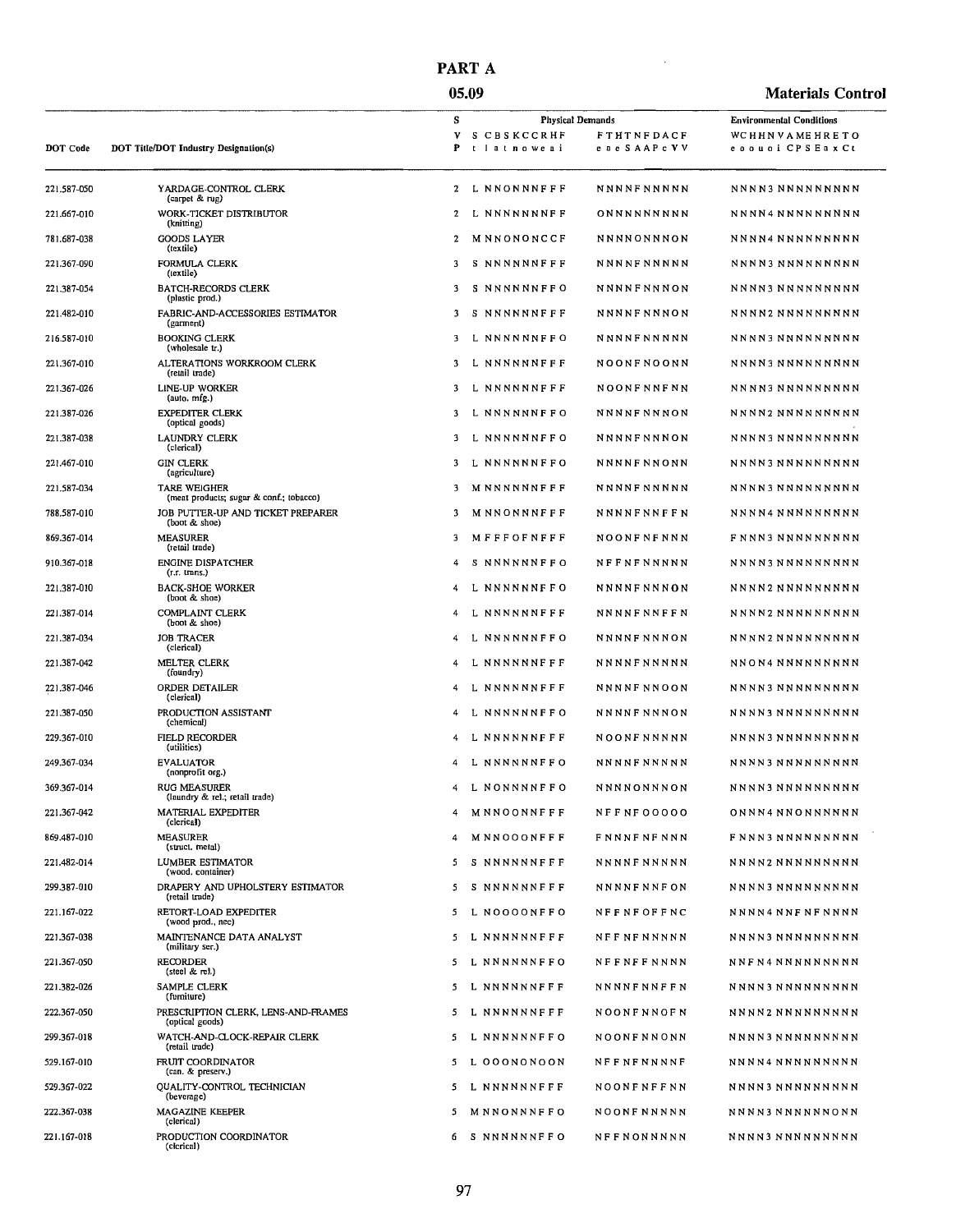|                 |                                                         | PART A                                 |                                          |                                          |
|-----------------|---------------------------------------------------------|----------------------------------------|------------------------------------------|------------------------------------------|
|                 | <b>Materials Control</b>                                | 05.09                                  |                                          |                                          |
|                 |                                                         | s                                      | Physical Demands                         | <b>Environmental Conditions</b>          |
| <b>DOT</b> Code | DOT Title/DOT Industry Designation(s)                   | S CBSKCCRHF<br>v<br>P<br>t lat nowe ai | <b>FTHTNFDACF</b><br>e a e S A A P c V V | WCHHNVAMEHRETO<br>e o o u o i CPSEu x Ct |
| 221.387-022     | ESTIMATOR, JEWELRY<br>(jewelry-silver.)                 | S NNNNNNFFF<br>6                       | <b>NNNNFNNNON</b>                        | NNNN3 NNNNNNNNN                          |
| 221.137-010     | CONTROL CLERK, HEAD<br>(clock & watch)                  | L NNNNNNFFO<br>6                       | NFFNFNNNNN                               | NNNN3 NNNNNNNNNN                         |
| 221.167-014     | MATERIAL COORDINATOR<br>(clerical)                      | L NNONNNFFF<br>6                       | <b>NFFNFNNOON</b>                        | NNNN3 NNNNNNNNN                          |
| 221.167-026     | <b>CUSTOMER SERVICES COORDINATOR</b><br>(print. & pub.) | L NNNNNN000<br>6                       | NCCNONOOON                               | NNNN3 NONNNNNON                          |
| 221.362-018     | ESTIMATOR, PAPERBOARD BOXES<br>(paper goods)            | L NNNNNNFFF<br>6                       | NOONFNNF ON                              | NNNN3 NNNNNNNNNN                         |
| 221.367-014     | ESTIMATOR, PRINTING<br>(print. & pub.)                  | L NNNNNNFFF<br>6                       | NOONF NNOON                              | NNNN4 NONNNNNON                          |
| 221,367-062     | SALES CORRESPONDENT<br>(clerical)                       | L NNNNNNFFO<br>6                       | <b>NFFNFNNNNN</b>                        | NNNN3 NNNNNNNNNN                         |
| 221.387-018     | CONTROL CLERK<br>(clock & watch)                        | L NNNNNNFFO<br>6                       | NNNNF NN NNN                             | NNNN2 NNNNNNNNNN                         |
| 221.484-010     | YARDAGE ESTIMATOR<br>(garment)                          | L NNNNNNFFN<br>6                       | <b>NNNNFNNFON</b>                        | NNNN3 NNNNNNNNN                          |
| 222.137-042     | SUPERVISOR, ASSEMBLY STOCK<br>(clerical)                | 6<br>L NNNNNN000                       | <b>NFFNONONNN</b>                        | N N N N 3 N N N N N N N N N              |
| 299.364-010     | DRAPERY AND UPHOLSTERY MEASURER<br>(retail trade)       | L ONFOONFFF<br>6                       | <b>NFFNFNFFFN</b>                        | NNNN3 NNNNNNNNN                          |
| 361.137-010     | SUPERVISOR, LAUNDRY<br>(laundry & rel.)                 | 6<br>L NNNNNNFFF                       | <b>NFFNFNNFFN</b>                        | NNF C 3 NNNNNNNNN                        |
| 221.367-018     | FOLLOW-UP CLERK<br>(elec. equip.)                       | 6<br><b>MNNFNNNFFF</b>                 | NNNNF NNNON                              | NNNN2 NNNNNNNNN                          |
| 910.167-014     | TRAIN DISPATCHER, ASSISTANT CHIEF<br>(r.r. trans.)      | 7<br>S NNNNNNFFO                       | <b>NFFNFNNFNN</b>                        | NNNN3 NNNNNNNNNN                         |
| 229.137-014     | YARD SUPERVISOR<br>(construction)                       | 7<br>L NNNNNNFFO                       | <b>NFFNOFFOOF</b>                        | F NN N 3 NN N N N N N N N                |
| 248.167-010     | <b>SUPERCARGO</b><br>(water trans.)                     | 7<br>L NNOOOOFFO                       | <b>NFFNFOONNN</b>                        | ONNN3 NNNNNNNNN                          |
| 589.130-010     | <b>CLOTH FINISHER</b><br>(carpet & rug; textile)        | 7<br>L NNNNNNFF O                      | <b>NFFNFFNNFF</b>                        | NNNN4 NONNNNNON                          |
| 221.137-018     | SUPERVISOR, PRODUCTION CONTROL<br>(clerical)            | 8<br>L NNONNNFFF                       | <b>NFFNFNNFNN</b>                        | NNNN3 NNNNNNNNN                          |
|                 | 05.09.03 Verifying, Recording, and Marking              |                                        |                                          |                                          |
| 209.587-034     | MARKER<br>(retail trade; wholesale tr.)                 | L NNNNNNFFF<br>2                       | NNNNF NNNNN                              | NNNN3 NNNNNNNNN                          |
| 209.667-014     | ORDER CALLER<br>(clerical)                              | L NNNNNNFFF<br>2                       | <b>NFFNCNNNNN</b>                        | NNNN3 NNNNNNNNN                          |
| 221.587-022     | <b>OUTSOLE SCHEDULER</b><br>(bool & shoc)               | L NNNNNNFFF<br>2                       | <b>NNNNNNNNNN</b>                        | NNNN2 NNNNNNNNN                          |
| 221.587-026     | <b>RECORDER</b><br>(knitting)                           | $\overline{2}$<br>L NNNNNNFFF          | NNNNF NNF ON                             | NNNN3 NNNNNNNNNN                         |
| 221.687-014     | TICKET PULLER<br>(tobacco)                              | $\mathbf{2}$<br>L NNF NF NCCF          | NCNNCNNNON                               | NNNN4 NNNNNNNNNN                         |
| 222.387-014     | <b>CAR CHECKER</b><br>(r.r. trans.)                     | $\mathbf{2}$<br>L NNNNNNFFO            | NNNNF NNF NN                             | ONNN3 NNNNNNNNN                          |
| 222.587-050     | <b>SWATCH CLERK</b><br>(garment)                        | 2<br>L NNNNNNFFO                       | NNNNONNNON                               | NNNN2 NNNNNNNNN                          |
| 229.587-010     | GREIGE-GOODS MARKER<br>(textile)                        | L NNNNNNFFO<br>2                       | <b>NNNNFNNNNN</b>                        | NNNN3 NNNNNNNNNN                         |
| 229.587-018     | <b>TICKETER</b><br>(textile)                            | 2 L NNNNNNCCC                          | <b>NNNNFNNNFN</b>                        | NNNN2 NNNNNNNNN                          |

STOCK CHECKER, APPAREL<br>(retail trade)

FLOORWORKER, LASTING<br>(boot & shoe)

CHECKER-IN

**STACKER** 

**STUBBER** 

(boot & shoe)

(leather prod.)

(retail trade)

(laundry & rel.) **CHECKER** 

(laundry & rel.) METER READER

BOOKING PRIZER<br>(tobacco)

ASSEMBLER, WET WASH

(utilities; waterworks) FOOD-AND-BEVERAGE CHECKER<br>(hotel & rest.)

LABORATORY-SAMPLE CARRIER<br>(any industry)

299.667-014

788.687-046

922.687-054

221.587-014

222.587-046

222.687-034

361.687-010

369.687-014

209.567-010

211,482-018

216.462-010

 $\mathbf{2}$ 

 $\overline{2}$ 

 $\mathbf 2$ 

 $\mathbf 2$ 

 $\mathbf 2$ 

 $\overline{2}$ 

 $\overline{2}$ 

 $\overline{2}$ 

 $\overline{3}$ 

 $\overline{\mathbf{3}}$ 

L NNNNNNFFF

L NNNNNNFFF

L ONOOONFFO

MNNNNNNCCC

MNNNNNNFFF

MNNNNNNFFO

MNNFNNNFFO

 $M$   $NN$   $N$   $N$   $N$   $N$   $F$   $F$   $O$ 

L NNOOONFFO

L NNNNNNFFF

 $3 \quad L \quad N \, N \, N \, N \, N \, N \, F \, F \, F$ 

NNNNFNNNON

NNNNFNNNNN

NNONOONOOO

NNNNONNNNN

NNNNFNNNNN

NNNNONNNON

NNNNFNNNNN

NNNNONNOON

NNNOFNOOOF

NNNNFNNNON

NOONFNNNNN

NNNN3 NNNNNNNNNN

NNNN4 NNNNNNNNNN

ONNN3 NNNNNNNNN

NNNN3 NNNNNNNNNN

NNNN2 NNNNNNNNNN

NNNN2 NNNNNNNNNN

NNNF3 NNNNNNNNNN

NNNF3 NNNNNNNNNN

CNNN3 NNNNNNNN0

NNNN2 NNNNNNNNNN

NNNN2 NNNNNNNNNN